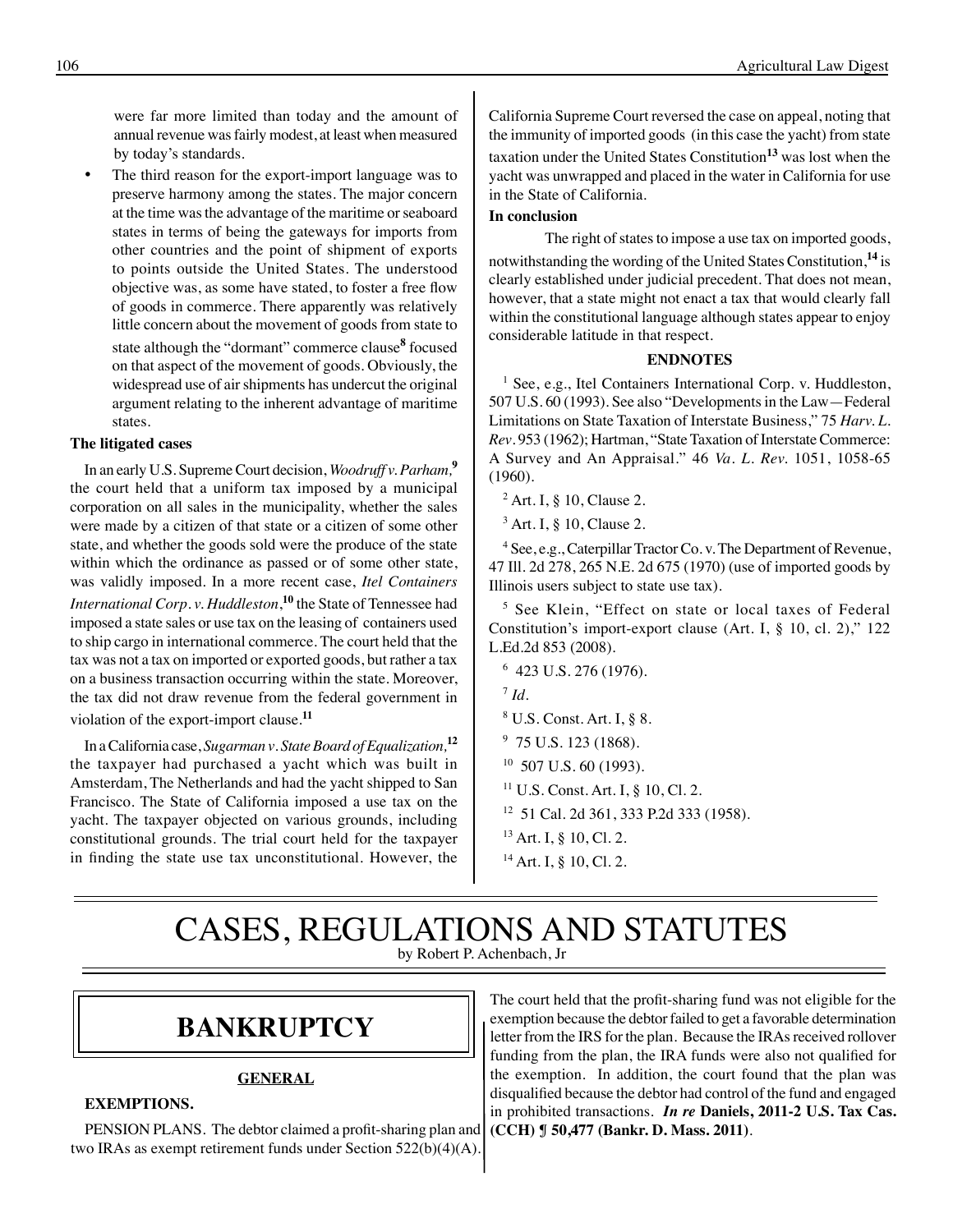#### **CHAPTER 12**

**PLAN**. The chapter 12 debtors owned a horse farm. The Chapter 12 plan provided that the value of the farm was \$400,000 and was subject to a secured claim of the first mortgage holder of \$400,000 and a \$100,000 second lien. The plan treated the first mortgage as a secured claim and provided for payments over 30 years at 4.25 percent. The second lien was treated as an unsecured claim and paid with other unsecured claims. Although no creditor objected to the plan, the court sua sponte raised the issue as to whether a chapter 12 plan could provide for payments longer than five years. The court noted several precedents, including *Travelers Ins. Co. v. Bullington, 878 F.2d 354, 357 (11th Cir. 1989)* and *In re Fortney, 36 F.3d 701 (7th Cir. 1994)*, for allowing such payments and held that the debtors'plan was confirmable.*In re* **Tognini, 2011 Bankr. LEXIS 2629 (Bankr. E.D. Va, 2011)**.

**SECURED CLAIMS.** The Chapter 12 debtor filed a motion for valuation of three parcels of real property used in the farming operation. The court first held that the valuation method for the properties was determined by the Chapter 12 plan's disposition of the properties. One property had a seven-lot subdivision on it, with the rest used in the farming operation. The debtor indicated that some of the lots would be sold. The court held that property was to be valued at fair market value. The second property was entirely used in the farm operation and was to be retained by the debtor in continued farming operations. The court held that this property was also to be valued at fair market value. The third property was used in the debtor's farming operation but the chapter 12 plan provided for two dispositions: (1) transfer of the property to the secured creditor if the value of the property exceeded the loan amount or (2) retention of the property by the debtor in the farming operation if the value was less than the loan amount. The court held that under scenario (1) the liquidation value of the property was to be used, and under scenario (2) the fair market value was to be used. *In re* **McElwee, 2011 Bankr. LEXIS 2176 (Bankr. M.D. Penn. 2011)**.

### **federal FARM PROGRAMS**

**NO ITEMS**.

## **FEDERAL ESTATE AND GIFT taxation**

**GROSS ESTATE**. The decedent's pre-deceased spouse had left a portion of the estate to a trust for the decedent and their children. The decedent served as co-trustee with a bank and the co-trustees had the power to apportion trust income among the beneficiaries. The co-trustees also had the power to distribute trust corpus for the "necessary maintenance, education, health care, sustenance, welfare or other appropriate expenditures needed by . . . [the beneficiaries] taking into account the standard of living to which they are accustomed." The decedent's estate excluded the value of the trust assets from the decedent's estate and the IRS assessed taxes based on inclusion of the trust assets in the decedent's estate because the decedent had a general power of appointment over the assets. The IRS argued that the power to invade trust principal was not restricted by an ascertainable standard under state law. The court held that the trust language did establish an ascertainable standard, under Mississippi law, related solely to the decedent's health, education, support or maintenance; therefore, the decedent did not have a general power of appointment over trust principal at the time of death. **Estate of Chancellor v. Comm'r, T.C. Memo. 2011-172**.

**MARITAL DEDUCTION**. The decedent's will contained the following language: "To the extent that I own any equity interest at my death in any of the following closely held investments, i.e. [Assets], it is my desire that such equity interests be retained and that each of them be distributed so that all such equity interests are ultimately owned in equal shares by [Children]. If any of them are deceased, it is my desire that the decedent's share of such equity interests be owned equally by such decedent's children." The court held that this created a specific bequest which was mandatory on the executor. Thus, the court held that the property involved in this bequest was not included in the residuary estate which passed to the surviving spouse and was not eligible for the marital deduction. **Ltr. Rul. 201126030, March 1, 2011**.

### **federal income taxation**

**BUSINESS EXPENSES**. The taxpayer was an independent contractor. The taxpayer lost all business records when the taxpayer's house was foreclosed upon and destroyed with the records in the house. The taxpayer rented space in another house and used part of that space to store tools and run the taxpayer's business. However, the taxpayer did not use the space exclusively for business. The taxpayer claimed depreciation deductions for a truck and tools used in the business and claimed travel expenses for travel to work sites. The court held that the taxpayer did not have a home office for travel expenses purposes because the space was not used exclusively for business. Because the taxpayer worked at each site separately, no travel expenses were allowed between the work sites and the taxpayer's residence. There was no claim for travel expenses between work sites. The court also denied the depreciation deductions for the truck and tools for lack of substantiation of the value of that property. **Bogue v. Comm'r, T.C. Memo. 2011-164**.

The taxpayer had operated a remodeling business before it was sold. The taxpayer then started an activity in which the taxpayer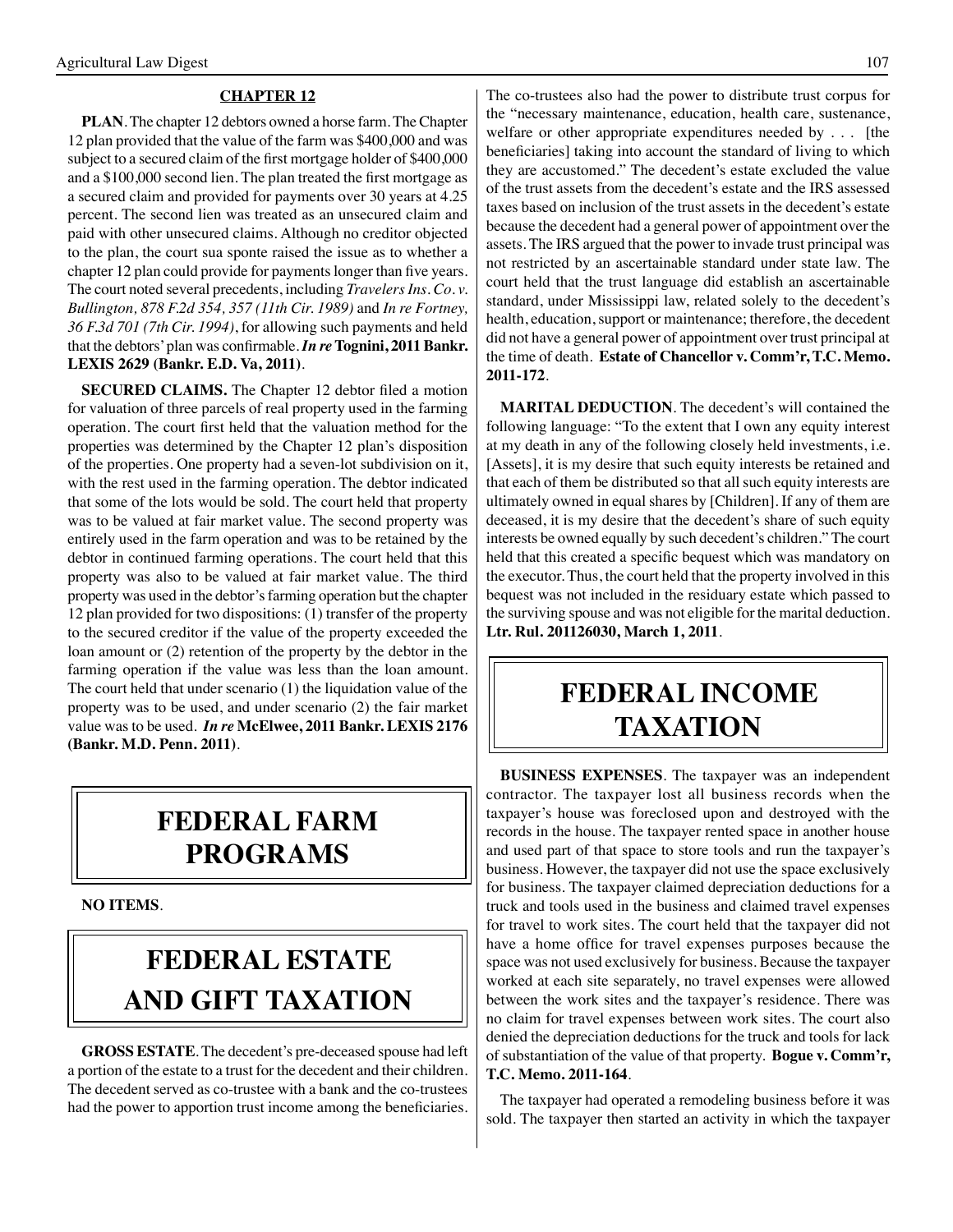purchased two improved properties and remodeled the buildings before reselling the properties, one at a gain and one at a loss. The taxpayer filed a Schedule C for the activity, claiming deductions for depreciation, travel expenses and other expenses. The taxpayer did not continue the activity after the sale because the real estate market was worsening. The IRS denied the deductions on the basis that the taxpayer did not operate a trade or business. The court held that the taxpayer's real estate activity was a trade or business because the taxpayer had substantial experience at remodeling, kept adequate records and stopped the activity when it became clear that it would not be profitable. **Morgan v. Comm'r, T.C. Summary Op. 2011-92**.

**CHILD AND DEPENDENT CARE CREDIT**. The IRS has published information about qualifying the expenses of summer day camp for children for the child and dependent care credit. The child and dependent care credit are available for expenses incurred during the summer and throughout the rest of the year. The cost of day camp may count as an expense towards the child and dependent care credit. Expenses for overnight camps do not qualify. Whether your childcare provider is a sitter at your home or a daycare facility outside the home, taxpayers may get some tax benefit if they qualify for the credit. The credit can be up to 35 percent of qualifying expenses, depending on income. Taxpayers may use up to \$3,000 of the unreimbursed expenses paid in a year for one qualifying individual or \$6,000 for two or more qualifying individuals to figure the credit. For more information, see IRS Publication 503, *Child and Dependent Care Expenses*, available at www.irs.gov or by calling 800-TAX-FORM (800-829-3676). **IRS Summertime Tax Tip 2011-01**.

**DEPENDENTS**. During 2008, the taxpayer lived with the taxpayer's mother and three siblings. The taxpayer attended college and worked several jobs, giving most of the money to the mother for family expenses, including clothes and games for a sister, age 11. The mother did not claim the sister as a dependent but the taxpayer did. The taxpayer also claimed an earned income tax credit and a child tax credit, based on the dependent sister. The court held that the taxpayer could claim the dependency deduction, earned income tax credit and a child tax credit because the sister satisfied the relationship test, the principal abode test and the support test and was not claimed as a dependent on the mother's return. Note: For tax years beginning after Dec. 31, 2008, the statute, I.R.C. §  $152(c)(4)$ , was amended to provide that if an individual may be claimed as a qualifying child by two or more taxpayers for a taxable year beginning in the same calendar year, such individual shall be treated as the qualifying child of the taxpayer who is the parent of the individual. *Fostering Connections to Success and Increasing Adoptions Act of 2008, Pub. L. No. 110-351, § 501(c)(2)(B)(i), 122 Stat. 3980 (2008)*. **Abdi v. Comm'r, T.C. Summary Op. 2011-89**.

The taxpayer was divorced and the former spouse was awarded custody in the divorce decree. The former spouse filed a petition for increased child support and the court decree awarding the child support also decreed that the taxpayer was entitled to claim the child dependency exemption for the child. When the taxpayer filed an income tax return claiming the exemption for the child, the taxpayer enclosed a copy of the decree but did not enclose a signed copy of Form 8332, Release of Claim to Exemption for Child of Divorced or Separated Parents. The court held that the taxpayer was not entitled to the exemption because the court order did not specify the tax years involved nor did it contain the former spouse's social security number. **Briscoe v. Comm'r, T.C. Memo. 2011-165**.

**DISABILTY PAYMENTS**. The taxpayer adopted a disability plan under state law to provide certain benefits for employees who sustain a job-related injury, illness or occupational disease arising out of the course and within the scope of employment. Under the plan, an employee injured on duty would receive 75 percent of the employee's salary at the time of injury for the first six-month period. The six-month period could be extended for an additional six months upon the taxpayer's receipt of supplementary medical documentation. The employee would receive 65 percent of salary for the second six-month period. The IRS ruled that benefits paid to an employee under the plan were paid pursuant to a statute in the nature of workers' compensation and amounts paid under the plan were excludable from the employee's gross income under I.R.C.  $\S$  104(a)(1). **Ltr. Rul. 201127010, March 31, 2011**.

**DOMESTIC PRODUCTION DEDUCTION**. The taxpayer was a grain marketing and agricultural supply cooperative which provided its members and some eligible non-members with a variety of services. The taxpayer sold a range of farm supplies, including energy products, crop nutrients, and livestock feed, to members and others. The taxpayer paid cash to members and eligible non-members for farm commodities sold to the taxpayer for resale and export. The payments were in addition to patronage dividends paid from net earnings of the taxpayer. The taxpayer sought a ruling that the payments for commodities were eligible pre-unit retains which could be added back to calculate qualified production activities income (QPAI) for purposes of the domestic production deduction. The IRS ruled that the payments met all the qualifications of per-unit retains; therefore, the payments could be included in QPAI. **Ltr. Rul. 201126012, March 23, 2011**.

**IRA**. The taxpayer was solicited by a financial advisor to participate in a scheme to convert the taxpayer's traditional IRA to a Roth IRA without payment of any taxes. The taxpayer eventually worked with two more advisors on the scheme but did not seek any independent advice as to the legality of the scheme. The scheme involved setting up empty corporations and shifting the IRA accounts between the corporations and dissolving the corporations after the final conversion to the Roth IRA. The court held that the scheme lacked any economic substance and was an attempt to evade the IRA distribution and excess Roth IRA contribution rules. The taxpayer was assessed penalties under I.R.C. § 6651(a)(1) because the taxpayer failed to disclose the scheme on Form 5329,Additional Taxes on Qualified Plans (Including IRAs) and Other Tax-Favored Accounts, and did not seek independent advice as to the tax ramifications of the scheme. **Paschall v. Comm'r, 137 T.C. No. 2 (2011)**.

The taxpayer was solicited by a financial advisor to participate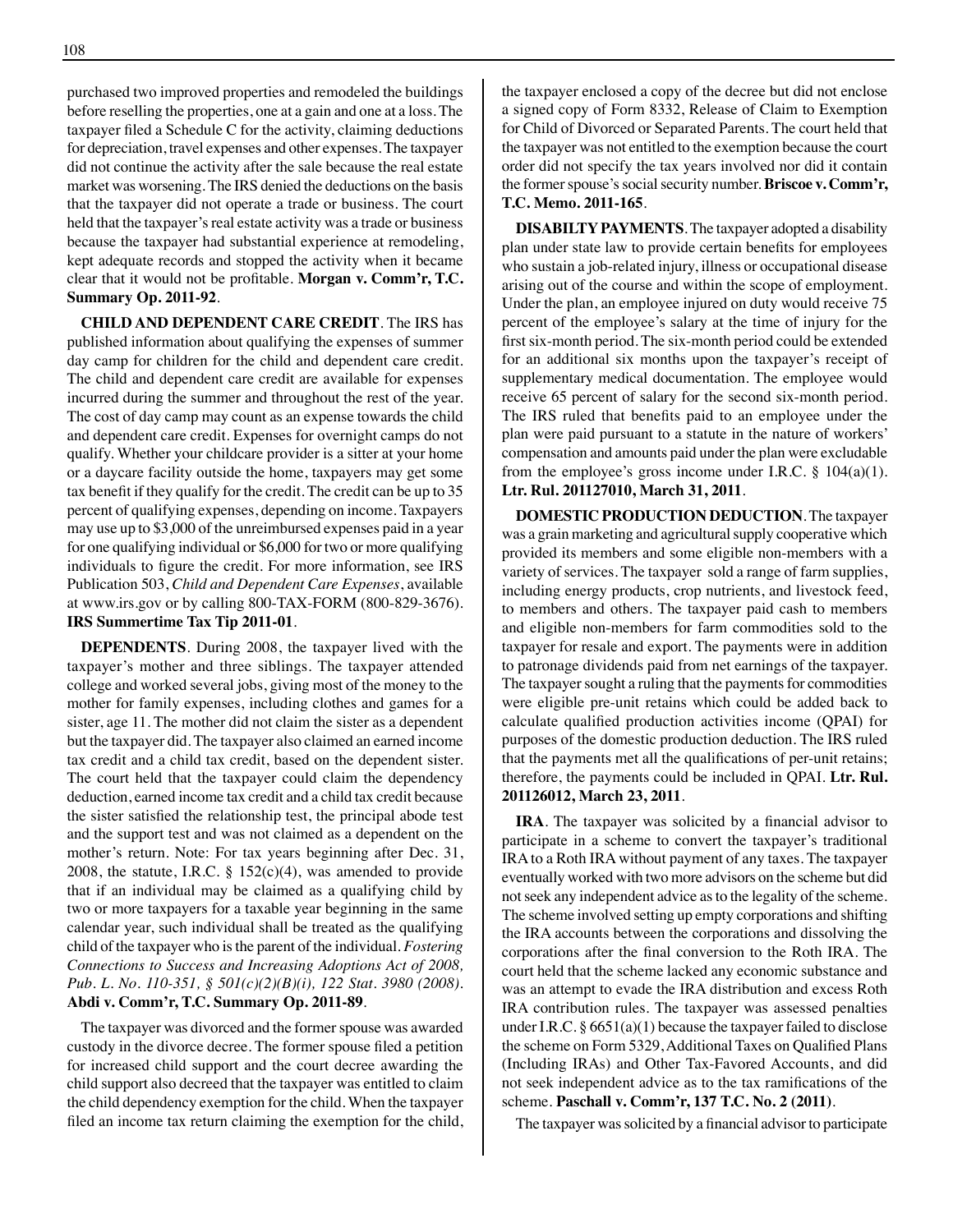in a scheme to convert the taxpayer's traditional IRA to a Roth IRA without payment of any taxes. The taxpayer eventually worked with two more advisors on the scheme but did not seek any independent advice as to the legality of the scheme. The scheme involved setting up empty corporations and shifting the IRA accounts between the corporations and dissolving the corporations after the final conversion to the Roth IRA. The court held that the scheme lacked any economic substance and was an attempt to evade the IRA distribution and excess Roth IRA contribution rules. The taxpayer was assessed accuracyrelated penalties under I.R.C. § 7491(c). The court held that the penalties were properly assessed because the taxpayer did not seek independent advice as to the tax ramifications of the scheme. **Swanson v. Comm'r, T.C. Memo. 2011-156**.

**INNOCENT SPOUSE**. The taxpayer was denied equitable innocent spouse relief from taxes due during a period when the taxpayer was married. The IRS denied the relief solely because the unpaid taxes were attributable to the taxpayer's income. The court held that the IRS denial solely on that ground was improper; however, the court upheld the denial of relief because the taxpayer did not demonstrate that the former spouse had misappropriated joint funds by failing to use those funds to pay the taxes. The appellate court affirmed in a decision designated as not for publication. **Maluda v. Comm'r, 2011-2 U.S. Tax Cas. (CCH) ¶ 50,475 (3d Cir. 2011),** *aff'g***, T.C. Memo. 2009-281**.

**LIMITED LIABILITY COMPANY**. The taxpayer formed a limited liability company and wanted the LLC to be taxed as a partnership. The taxpayer failed to timely file Form 8832, Entity Classification Election. The IRS granted an extension of time for the taxpayer to file Form 8832. **Ltr. Rul. 201126024, March 14, 2011**.

**MEDICAL DEDUCTION**. The decedent died in 2008. During 2007 the decedent was diagnosed with Alzheimer's disease and the decedent's doctor determined that the decedent needed assistance and supervision 24 hours a day. The decedent's brother, acting under a power of attorney, hired two persons to provide the 24 hours a day care. The court held that the 24 hour per day care was qualified long-term care services eligible for the medical expense deduction for amounts over 7.5 percent of adjusted gross income. **Estate of Baral v. Comm'r, 137 T.C. No. 1 (2011)**.

**MORTGAGE INTEREST**. The taxpayer began living with the owner of a house in 2003. The taxpayer initially paid rent to the partner but gradually increased payments in assistance with the partner's mortgage payments. The couple agreed in early 2007 that the taxpayer should become a part owner of the house but the taxpayer was not added to the mortgage and deed until June 13, 2007. The taxpayer claimed a mortgage interest deduction for all of 2007 but the IRS disallowed the deduction for interest paid before June 13, 2007. The court held that the taxpayer was not entitled to the deduction for interest paid before June 13, 2007 because the taxpayer did not have a legal or equitable ownership interest in the house.

#### **Wheeler v. Comm'r, T.C. Summary Op. 2011-83**.

**PASSIVE ACTIVITY LOSSES**. The taxpayers, husband and wife, owned several improved real properties which were rented out as time-share condominiums. Some of the units were rented on average for less than seven days at a time and some were rented on average more than seven days at a time. The taxpayers paid unrelated companies to manage the condominiums. The court held that the taxpayers did not materially participate in the rental operations because the hired management was not attributable to the taxpayers and the taxpayers did not otherwise spend sufficient time on the rental activity. The court held that the taxpayers could not include the time they spent on bank deposits, post office visits, recordkeeping, tax return preparation, and travel to the properties as hours of participation in the rental activity. The court also found that the hours listed for maintenance and repairs were exaggerated. The court held that the taxpayers did not meet any of the tests of material participation; therefore, the rental income was passive investment income and the taxpayers were not entitled to deductions for the losses in excess of those allowed by the IRS. **Jende v. Comm'r, T.C. Summary Op. 2011-82**.

**PENSION PLANS**. For plans beginning in July 2011 for purposes of determining the full funding limitation under I.R.C. § 412(c)(7), the 30-year Treasury securities annual interest rate for this period is 4.27 percent, the corporate bond weighted average is 5.97 percent, and the 90 percent to 100 percent permissible range is 5.37 percent to 5.97 percent. **Notice 2011-59, I.R.B. 2011-31**.

#### **S CORPORATIONS**

ASSESSMENTS. A petition for review by the U.S. Supreme Court has been filed in the following case. The taxpayer was a majority shareholder in two S corporations which were sold. The taxpayer overstated the taxpayer's basis in the corporations, resulting in an understatement of taxable income from the sales. More than three years and less than six years after the filing of the tax return for the year of the sale, the IRS filed a notice of deficiency which resulted from a reduction of the taxpayer's basis in the corporations. The taxpayer sought summary judgment because the assessment was filed more than three years after the filing of the return. The IRS argued that the six year limitation applied because the return understated taxable income. The Tax Court held that the six year limitation did not apply because the overstatement of basis was not an understatement of receipt of income. The Seventh Circuit Court of Appeals reversed, holding that the understatement of basis was a omission of gross income that extended the limitation period. **Beard v. Comm'r, 2011-1 U.S. Tax Cas. (CCH) 50,176 (7th Cir. 2011),** *rev'g***, T.C. Memo. 2009-184**.

ELECTION. The taxpayer formed a limited liability company and wanted the LLC to be taxed as an S corporation. The taxpayer failed to timely file Form 8832, Entity Classification Election, and Form 2553, Election by a Small Business Corporation. The IRS granted an extension of time for the taxpayer to file both forms.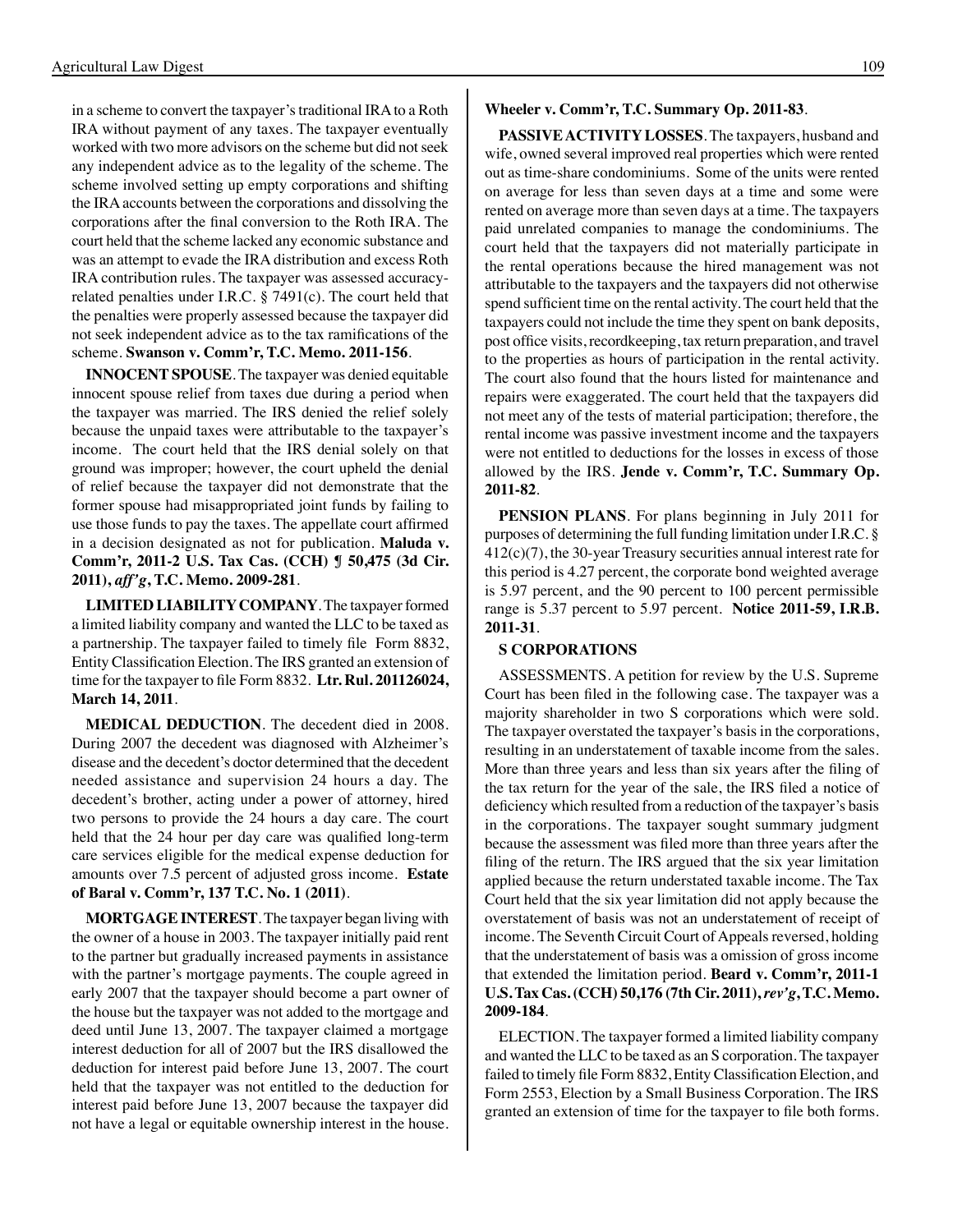#### **Ltr. Rul. 201127008, March 31, 2011**.

**STUDENT INCOME**. The IRS has published information about the taxes owed by students performing summer jobs. When a student first starts a new job the student must fill out a Form W-4, Employee's Withholding Allowance Certificate. This form is used by employers to determine the amount of tax that will be withheld from the paycheck. If a student has multiple summer jobs, make sure all employers are withholding an adequate amount of taxes to cover the total income tax liability. To make sure withholding is correct, a taxpayer can use the withholding calculator on www.irs.gov. All tips a taxpayer receives are taxable income and are therefore subject to federal income tax. Many students do odd jobs over the summer to make extra cash. Earnings students receive from self-employment – including jobs like baby-sitting and lawn mowing – are subject to income tax. If the taxpayer has net earnings of \$400 or more from selfemployment, the taxpayer will also have to pay self-employment tax. This tax pays for the taxpayer's benefits under the social security system. Social security and medicare benefits are available to individuals who are self-employed the same as they are to wage earners who have social security tax and medicare tax withheld from their wages.The self-employment tax is figured on Form 1040, Schedule SE. Food and lodging allowances paid to ROTC students participating in advanced training are not taxable. However, active duty pay – such as pay received during summer advanced camp – is taxable. Special rules apply to services a taxpayer performs as a newspaper carrier or distributor. The taxpayer is a direct seller and treated as self-employed for federal tax purposes if the taxpayer meets the following conditions: (1) The taxpayer is in the business of delivering newspapers. (2) All the taxpayer's pay for these services directly relates to sales rather than to the number of hours worked. (3) The taxpayer performs the delivery services under a written contract which states that the taxpayer will not be treated as an employee for federal tax purposes. **IRS Summertime Tax Tip 2011-02**.

**TAX RETURN PREPARERS**. The IRS has announced it will send letters to approximately 100,000 tax return preparers who prepared returns in 2011 but failed to follow new requirements. In 2010, the IRS launched an initiative to increase its oversight of the tax return preparation industry and regulate the conduct of tax return preparers. All paid tax return preparers must obtain a Preparer Tax Identification Number (PTIN) and, when required to do so, sign their names and include their PTINs on the returns and refund claims they prepare for compensation. Starting July 7, 2011, the IRS began sending letters to about 100,000 tax return preparers who either used outdated PTINs or used social security numbers as identifying numbers on returns they prepared this filing season. The letters explain the new oversight program, inform preparers of how to register for a new PTIN, or renew an old PTIN, and where to get assistance. Some unscrupulous preparers may attempt to elude the new oversight program by not signing returns they prepare. Taxpayers should never use tax return preparers who refuse to sign returns and enter PTINs. In an effort to identify these "ghost preparers," the IRS later this year also will send letters to taxpayers who appear to have had assistance with their returns but lack tax return preparer signatures. The letter will inform taxpayers how to file

a complaint against preparers who failed to sign returns and explain how to choose legitimate tax preparers. The goal of the letters is to protect taxpayers by ensuring that all paid federal tax return preparers are registered with the IRS, and sign tax returns they prepare and use an identifying number when required to do so. **IR-2011-74**.

**VEHICLE EXPENSES**. The taxpayer operated several businesses and claimed car and truck expenses on Schedule C. The evidence also showed that the taxpayer also included the expenses under other expenses. The taxpayer had mileage logs for use of the vehicles but no receipts for repairs or oil changes. The court held that the IRS properly disallowed the duplicated car and truck expenses. **Wilson v. Comm'r, T.C. Summary Op. 2011-85**.

### **nuisance**

 **RIGHT-TO-FARM ACT**. The plaintiffs operated a nursery on land zoned as agricultural-residential. After a nuisance complaint was filed with the county, the county found the plaintiffs in violation of several sections of the county Unified Land Development Code. The plaintiff filed suit against the county, arguing that the zoning requirements violated the Florida Right to Farm Act, Fla. Stat. Ch. 823. The Florida statute was enacted in 2000 and the zoning ordinances were enacted in 1989. The court held that, under Fla. Stat. § 823.14(6), the statute did not apply to restrict zoning ordinances in existence at the time of passage of the right-to-farm statute; therefore, the application of the zoning requirements on the plaintiff was not prohibited. **Wilson v. Palm Beach County, 2011 Fla. App. LEXIS 8934 (Fla. Ct. App. 2011)**.

### **SECURED TRANSACTIONS**

**CROP LIEN**. The debtors were potato farmers who had obtained several loans over the years from a creditor bank. The loans were secured by the potato crops and farm equipment. In 2009 a crop disaster prevented the debtors from repaying the loan for that year; however, the bank agreed to forebear from foreclosing on the loan for 2010. The debtors were able to plant a crop in 2010 by obtaining smaller loans from other sources and signed an agreement that the bank's forbearance was not a new loan. The 2010 crop proceeds were first used to pay off the short term creditors who supplied funds for the 2010 crop and the debtor filed for Chapter 12 bankruptcy. The debtors sought a ruling that the bank's lien did not extend to the remainder of the 2010 crop. The court held that the financing statements filed to perfect the crop loans remained in force during 2010 and covered "crops to be grown;" therefore, the bank's lien extended to the 2010 crop. The debtors also sought permission to roll over the proceeds of the 2010 crop to the 2011 crop year so that a 2011 crop could be produced. The court rejected this request because the debtors did not provide adequate protection of the bank's liens. *In re* **Moore, 2011 Bankr. LEXIS 2397 (Bankr. N.D.**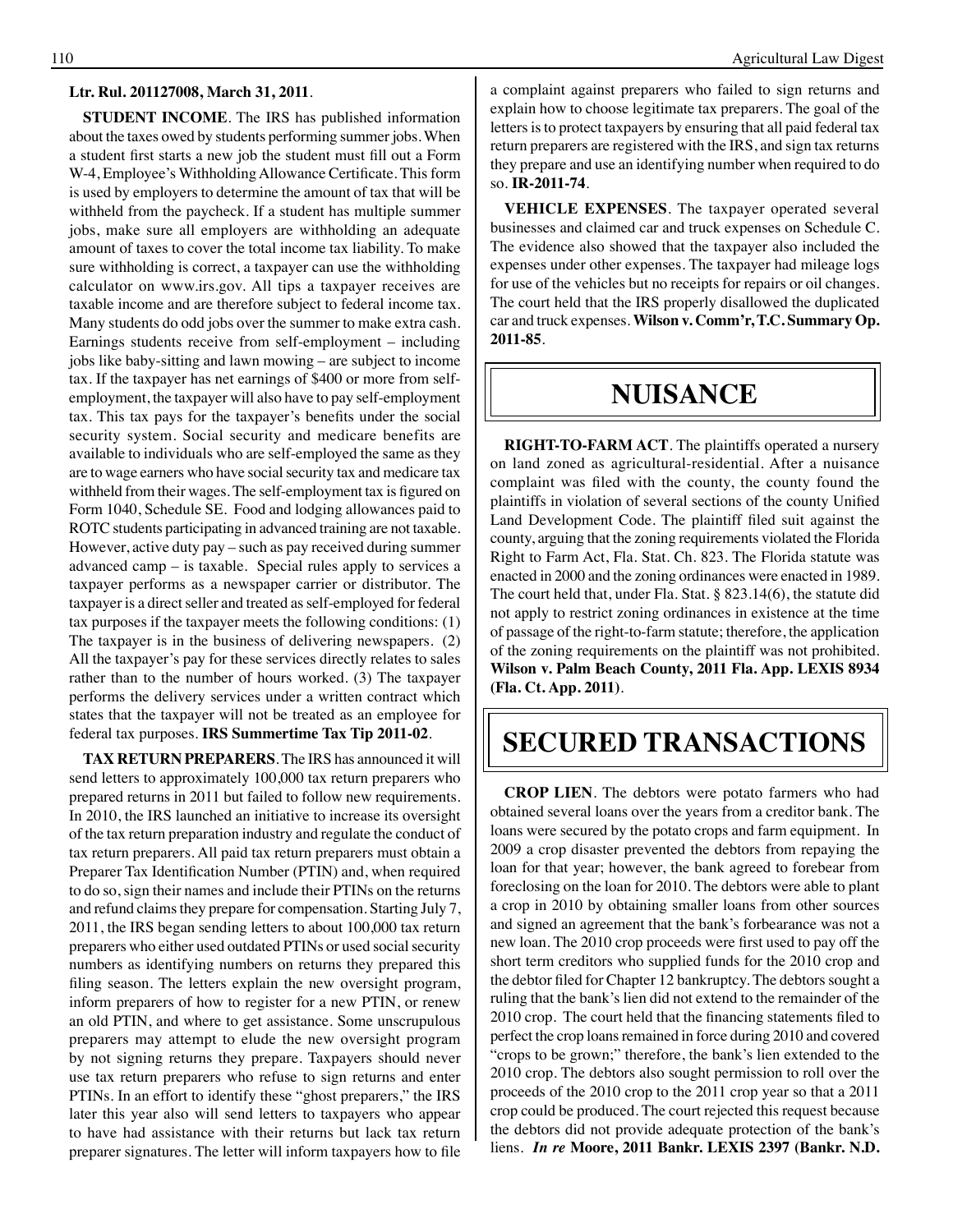**Miss. 2011)**.

# **IN THE NEWS**

**MILLENNIUM MULTIPLE EMPLOYER WELFARE BENEFIT PLAN**. The Millennium Multiple Employer Welfare Benefit Plan, a racketeering scheme disguised as an ERISA employee benefit plan, defrauded more than 500 people of \$300 million, according to a federal RICO complaint. The Internal Revenue Service has announced that it has reached an agreement with the Millennium Multiple Employer Welfare Benefit Plan (Millennium Plan). The Millennium Plan is presently the subject of a bankruptcy proceeding that was filed on June 9, 2010, in the U.S. Bankruptcy Court for the Western District of Oklahoma (Case No. 10-13528). Under the agreement reached with the IRS and the terms of the Order Confirming Modified Plan dated June 16, 2011, the Millennium Plan will terminate its operations, liquidate its assets and distribute approximately \$80 million in assets to individual participants. The agreement with the IRS resolves certain issues relating to an IRS investigation into the design, marketing, operation and management of the Millennium Plan. The agreement with the IRS also provides a procedure for resolving hundreds of income tax and penalty examinations of employers and employees who participated in the Millennium Plan. Finally, the agreement with the IRS addresses tax issues relating to the liquidation of the Millennium Plan, including information reporting and income tax withholding requirements. **IR-2011-72**.

**HIGHWAY USE TAX.** The IRS announced that, for truckers and other owners of heavy highway vehicles, their next federal highway use tax return, usually due Aug. 31, will instead be due on Nov. 30, 2011. In general, the highway use tax applies to trucks, truck tractors and buses with a gross taxable weight of 55,000 pounds or more. Ordinarily, vans, pick-ups and panel trucks are not taxable because they fall below the 55,000-pound threshold. Because the highway use tax is currently scheduled to expire on Sept. 30, 2011, this extension is designed to alleviate any confusion and possible multiple filings that could result if Congress reinstates or modifies the tax after that date. Under temporary and proposed regulations filed on July 15, 2011 in the Federal Register, the Nov. 30 filing deadline for Form 2290, Heavy Highway Vehicle Use Tax Return, for the tax period that begins on July 1, 2011, applies to vehicles used during July, as well as those first used during August or September. Returns should not be filed and payments should not be made prior to Nov. 1. To aid truckers applying for state vehicle registration on or before Nov. 30, the new regulations require states to accept as proof of payment the stamped Schedule 1 of the Form 2290 issued by the IRS for the prior tax year, ending on June 30, 2011. Under federal law, state governments are required to receive proof of payment of the federal highway use tax as a condition of vehicle registration. Normally, after a taxpayer files the return and pays the tax, the Schedule 1 is stamped by the IRS and returned to filers for this purpose. A state normally may accept a prior year's stamped Schedule 1 as a substitute proof of payment only through

Sept. 30. For those acquiring and registering a new or used vehicle during the July-to-November period, the new regulations require a state to register the vehicle, without proof that the highway use tax was paid, if the person registering the vehicle presents a copy of the bill of sale or similar document showing that the owner purchased the vehicle within the previous 150 days. **IR-2011- 77**.

# **FARM ESTATE AND BUSINESS PLANNING**

### **by Neil E. Harl Now also available in eBook format for all digital readers, including Kindle, Nook, Android, Blackberry and iPad/iPhone and a PDF version for computers**

The Agricultural Law Press is honored to publish the completely revised and updated 16th Edition of Dr. Neil E. Harl's excellent guide for farmers and ranchers who want to make the most of the state and federal income and estate tax laws to assure the least expensive and most efficient transfer of their estates to their children and heirs. This book contains detailed advice on assuring worry-free retirement years, using wills, trusts, insurance and outside investments as estate planning tools, ways to save on estate settlement costs, and an approach to setting up a plan that will eliminate arguments and friction in the family. Federal estate taxation has undergone great changes in recent years and this book sorts out these changes for you in a concise manner. FEBP also includes discussion of employment taxes, formation and advantages of use of business entities, federal farm payments, state laws on corporate ownership of farm land, federal gift tax law, annuities, installment obligations, charitable deductions, all with an eye to the least expensive and most efficient transfer of the farm to heirs.

Written with minimum legal jargon and numerous examples, this book is suitable for all levels of people associated with farms and ranches, from farm and ranch families to lenders and farm managers. Some lawyers and accountants circulate the book to clients as an early step in the planning process. We invite you to begin your farm and ranch estate and business planning with this book and help save your hard-earned assets for your children.

We also offer an eBook version of *Farm Estate and Business Planning*, for the lower price of \$25.00. The digital version is designed for use on all eBook readers' formats. Please specify your reader when you order an eBook version. A PDF version is also available for computer use at \$25.00.

Print and digital copies can be ordered directly from the Press by sending a check for \$35 (print version) or \$25 (eBook or PDF version) to Agricultural Law Press, 127 Young Rd., Kelso, WA 98626. Please include your e-mail address if ordering the eBook version and the digital file will be e-mailed to you.

 Credit card purchases can be made by calling Robert at 360- 200-5666 in Kelso, WA.

For more information, contact robert@agrilawpress.com.